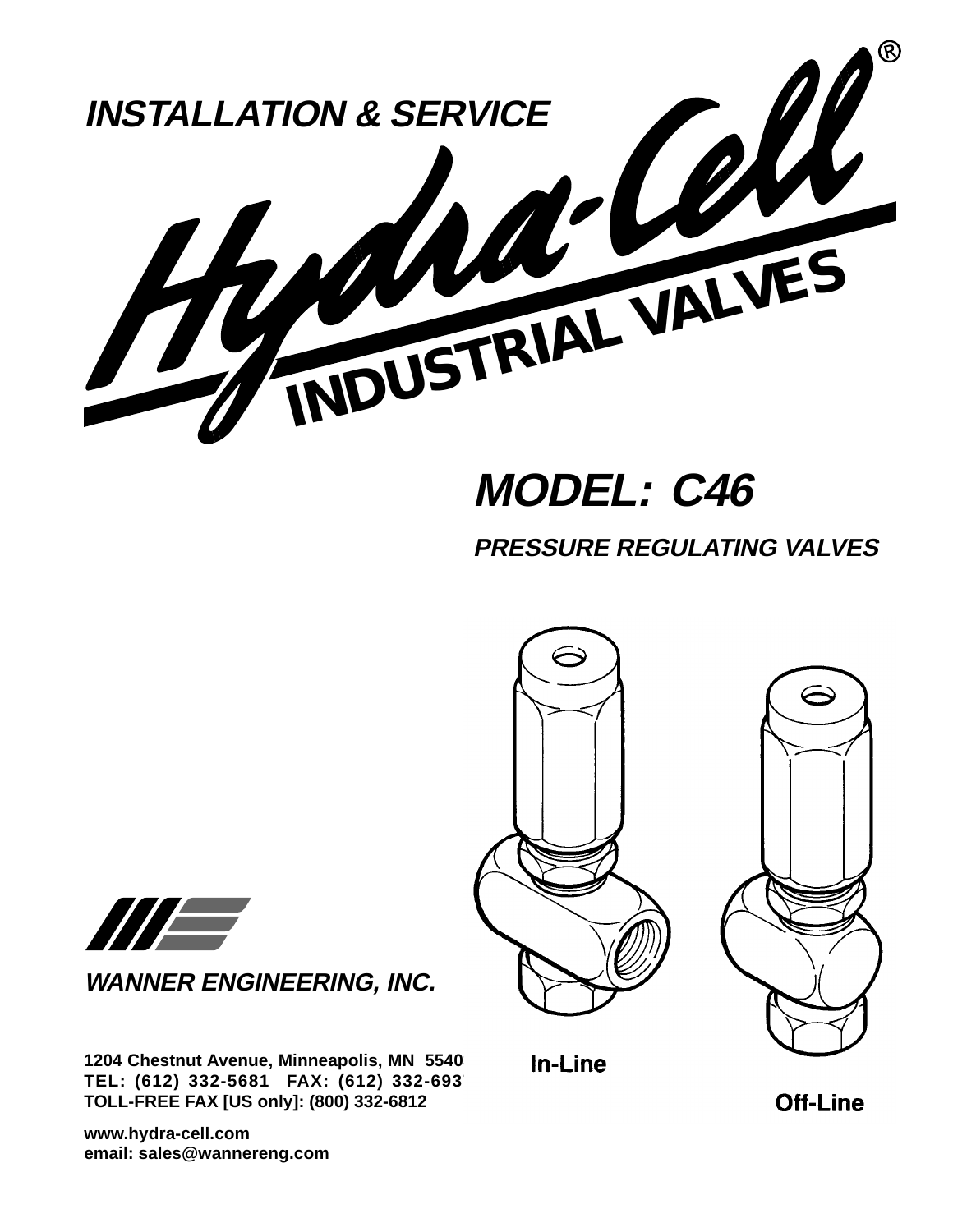# **Wanner Pressure Regulating Valve**

Hydra-Cell C46 Bypass Pressure Regulating Valves bypass system fluid to prevent excess pressure in the system. Whenever the system discharge is completely closed, by a closed spary gun, closed valve or plugged nozzles, Hydra-Cell valves bypass the total system fluid flow. They also can be used to balance system pressure in multiple gun operations.

The design is simple: a plunger and valve seat. When excess pressure overcomes the adjustable spring pressure on the plunger, the plunger lifts off the valve seat, allowing sufficient fluid to bypass and thereby balance system pressure.

# **Installation**

## **Location**

Install the regulating valve between the pump outlet (as close to the pump as possible) and any shut-off device in the discharge plumbing. It may be located **in** the discharge line, or **off**-line as illustrated in Figures 1 and 2 below.

## **Mounting Position**

The preferred mounting position is vertical with the adjusting cap at the top.

## **Specifications**

#### **Pressure Range**

Low spring (0.081") 50-500 psi Medium spring (0.099") 100-900 psi Standard spring (0.125") 200-1500 psi

#### **Temperature Range**

To 180°F

#### **Volume Range**

| Off-Line Mount: | To 10 pgm |
|-----------------|-----------|
| In-Line Mount:  | To 7 pgm  |

#### **Ports**

Inlet, Outlet, Bypass: 3/8" NPT

#### **Materials of Construction**

(Other materials available on special order):

| Body:        | <b>Brass</b>           |
|--------------|------------------------|
|              | 316 Stainless steel    |
| Piston:      | 316 Stainless steel    |
| Valve Seat:  | 316 Stainless steel    |
| O-rings:     | Buna-N, EPDM or Viton  |
| Piston Seal: | Buna-N. EPDM or Viton  |
| Spring:      | Chrome Vanadium-plated |
|              |                        |

#### **Weight**

12 ounces



Fig. 1: Off-Line



Fig. 2: In-Line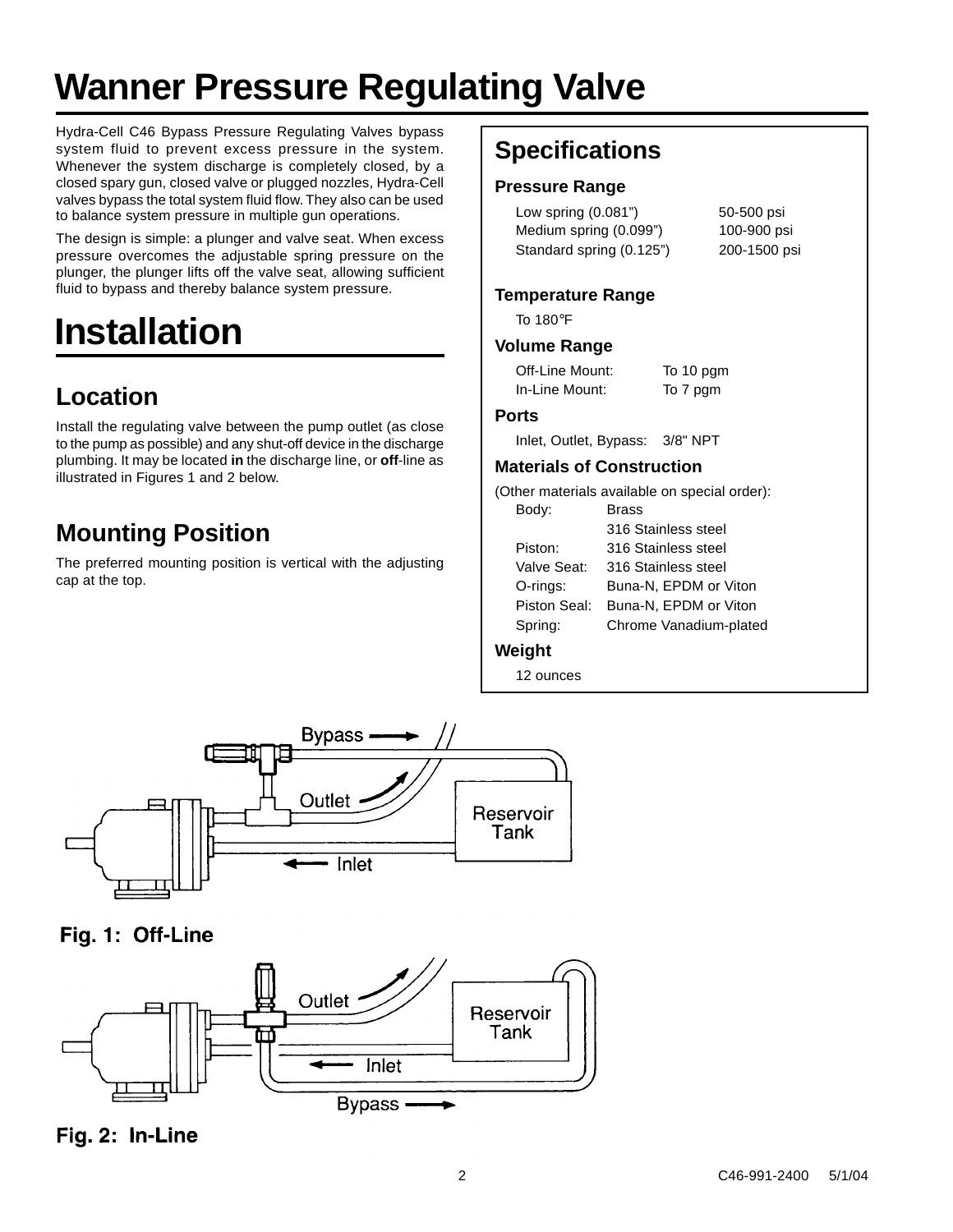### **Pressure Adjustment**

To increase pressure, turn the adjusting cap clockwise; to reduce pressure, turn counterclockwise.

### **Installation**

The regulator is not preset for pressure. Start the pump with the spring relaxed (seven threads showing). With the discharge gun open, check the gauge pressure as you turn the adjusting cap clockwise to increase the pressure to the desired operating range (1500 psi max).

#### **Caution: Do not exceed maximum pressure rating of the pump.**

There may be some bypass if the nozzle is undersized. Do not adjust above the working pressure as this will unnecessarily increase the pressure when the gun is shut off.

If the system has more than one outlet gun, set the valve pressure with one outlet gun open. Then check again with all guns open to verify that the pressure is still within the proper range.

### **Parts List**

- 1 **Adjusting Cap: Brass Brass-Plated**
- Spring:  $\mathbf 2$ 200 - 1500 psi 100 - 900 psi 50 - 500 psi
- 3 **Thrust Plate:** 316 SST
- 4 Snap Ring
- 5 Washer
- 6 Piston: 316 SST
- $\overline{7}$ Seal Kit: Buna/Teflon **EPDM/Teflon** Viton/Teflon
- 8 **Body Assembly** (Off-Line): **Brass** 316 SST
- **8A** Body Assembly  $(ln-Line)$ : **Brass**
- $9$ Seat; Seat O-ring: **Buna** Viton **EPDM**
- 10 Bypass Fitting: Buna **EPDM** Viton